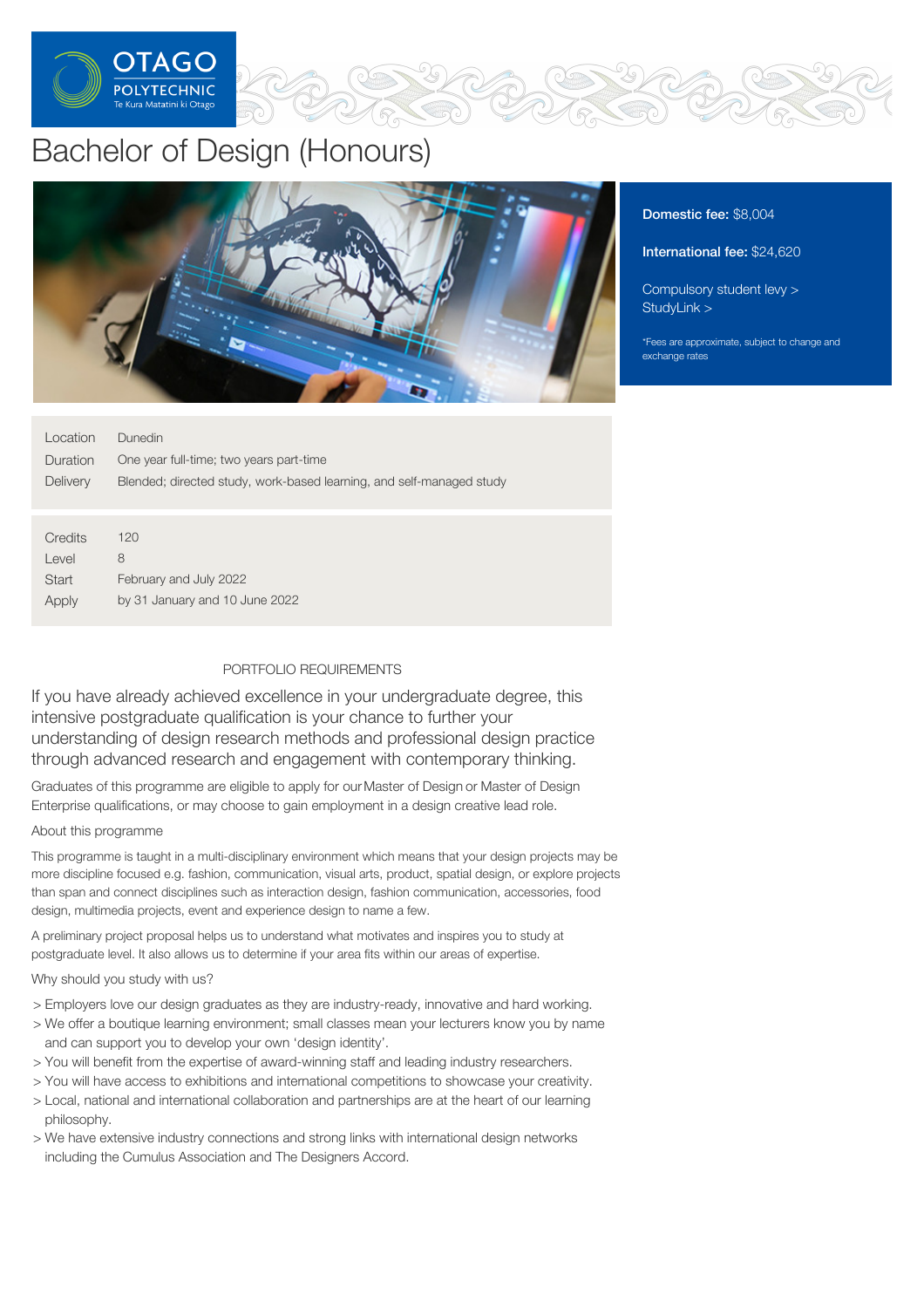- > Our acclaimed programmes are full of individual, team and interdisciplinary learning opportunities.
- > You will enjoy studio-based learning with access to specialised equipment and spaces.

#### Entry requirements

Minimum entry requirements are:

- > The Bachelor of Design (discipline endorsed) Level 7OR an equivalent qualification at bachelor level or above, with an overall grade of B+ or higher in your final year, Level 7 courses. Please send us certified copies of your undergraduate degree transcript and other relevant qualifications.
- > A physical or digital portfolio which demonstrates a depth of engagement with creative work relevant to your field. Please see below for more information.
- > Commencement of your Honours study must occur within five years of the successful completion of your undergraduate degree. Exceptions require the approval of the Postgraduate Coordinator based on advice from the relevant academic leader and the supervisor.
- > International applicants must demonstrate that they have equivalent experience/qualifications as domestic applicants. Click here for your country's equivalent academic entry requirements.
- > If English is not your first language, you must provide:
	- > New Zealand University Entrance OR
	- > Overall Academic IELTS 6.5 with no individual band score lower than 6.0 (achieved inone test completed in the last two years), OR
	- > Acceptable alternative evidence of the required IELTS (see here for NZQA proficiency table and here for list of recognised proficiency tests).

If you need to improve your English Language skills, we offer a wide range of English programmes.

#### Other requirements

> We may decide that you need to undertake an interview and/or entry task. We'll contact you if this is necessary.

## Your portfolio

Find out what you need to include in your portfolio, what we're looking for, and how to submit it to us.

#### Selection procedure

An interview panel consisting of the Postgraduate Coordinator and relevant postgraduate supervisors will interview and select applicants. Where there are more applicants than places, candidates will be prioritised on the basis of:

> strength of academic record

> breadth and depth of their portfolio

> an entry task that validates existing skills and knowledge.

Applicants who do not meet the entry or selection criteria will be directed to a path of study to help prepare them for application in the future.

#### Additional costs

You will be expected to meet the cost of project materials.

You will study

This one-year, full-time programme is comprised of 120 credits at Level 8, divided into two semesters of 60 credits each.

#### First semester

#### Professional Design Practice (30 credits)

Develop an understanding of professional design practices, conventions, and professional and legislative frameworks applicable to specific design disciplines and examine what it means to be a sustainable design practitioner from multiple perspectives - cultural, social, environmental and economic.

#### Applied Design Project 1 (30 credits)

This project, either individual or team-based, employs relevant skills and techniques and explores ideas and issues applicable to your design discipline. You will research and analyse information from a range of sources, and incorporate critique and iteration to arrive at a resolved final design outcome. Sustainability will be addressed throughout the applied research process from cultural, social, environmental and/or economic perspectives.

#### Second semester

Design Research Methods (15 credits)